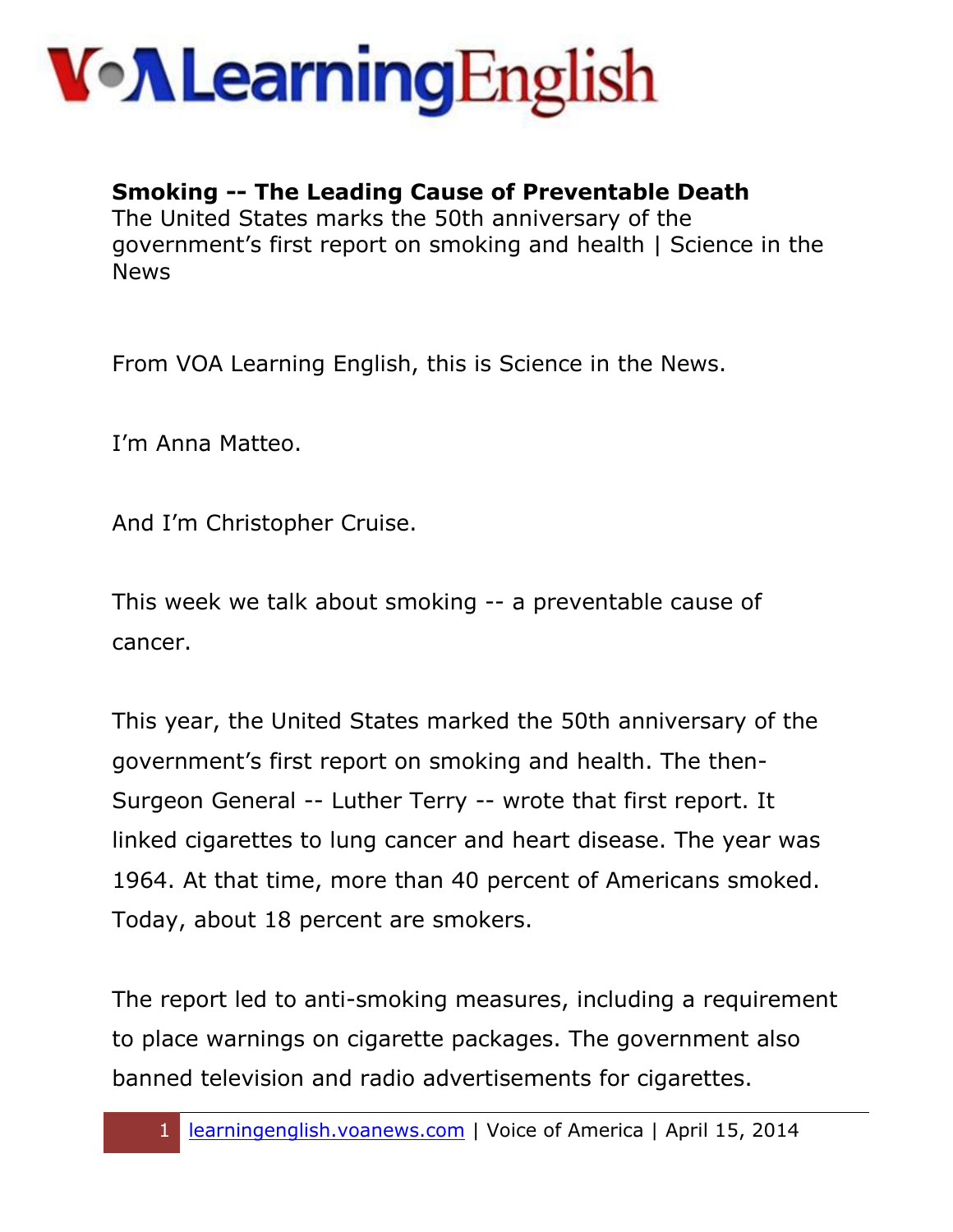American medical researchers say anti-smoking measures have saved 8 million American lives since 1964. But cigarette smoking still kills about 443,000 Americans every year.

Dr. Joanna Cohen heads the Global Tobacco Initiative at the Johns Hopkins School of Public Health. She says the surgeon general's report has had a real effect on Americans.

"And it really led to a reduction in use and a great increase in knowledge of the harmful effects of tobacco products."

In the United States, laws now restrict tobacco use, including the sale of cigarettes to individuals under the age of 18. Laws also protect non-smokers from breathing smoke-filled air. Many cities have banned smoking in public spaces like restaurants, bars and even outdoor areas. Anyone visiting New York City's famous Central Park may receive a fine for lighting up a cigarette.

The medical community has repeatedly reported reasons why smokers should stop. A new report by the acting surgeon general says recent findings show that smoking is even worse than people believe it to be. Boris Lushniak says smoking is linked to colon, rectal and liver cancers.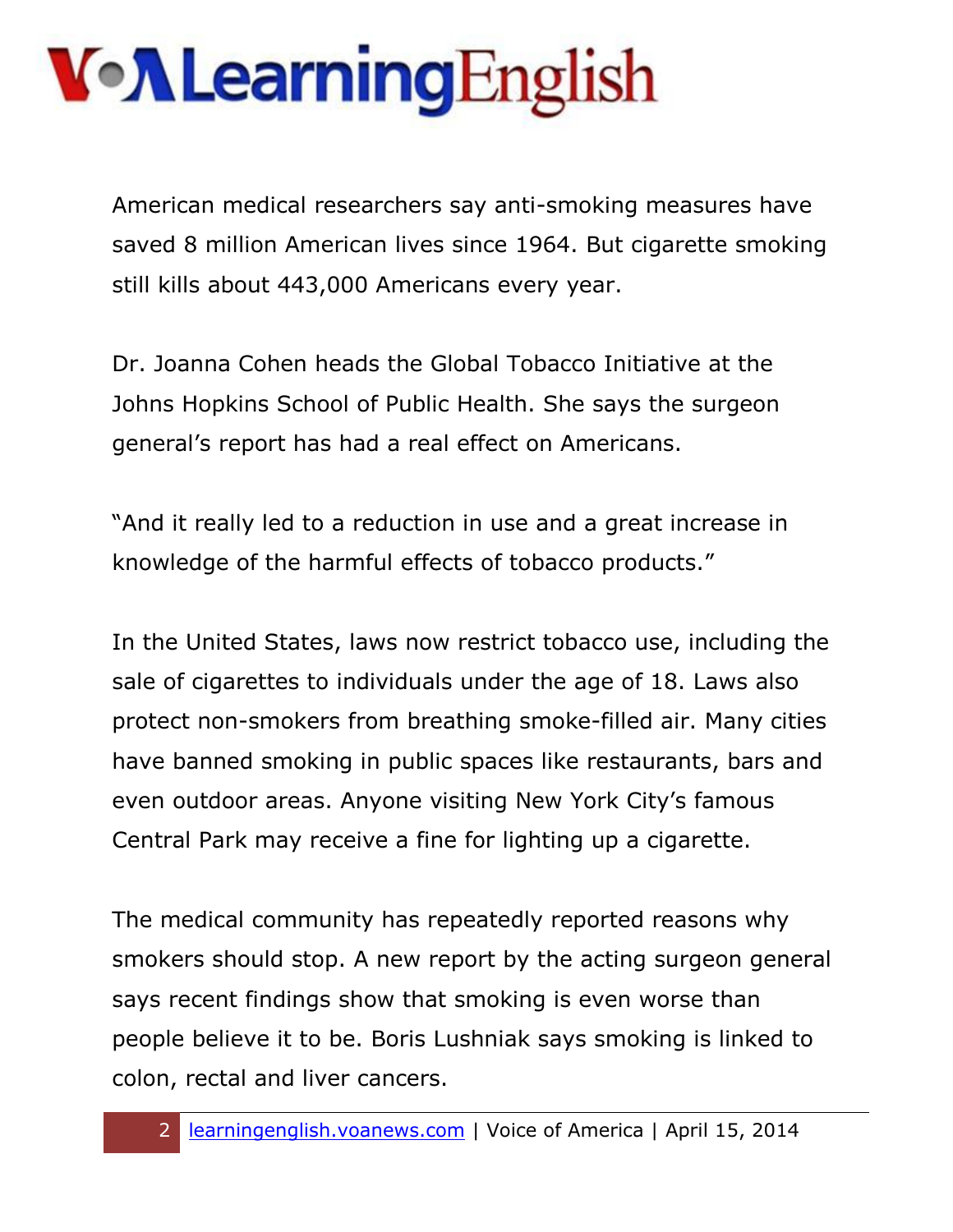## VollearningEnglish

"Today we know that smoking is a cause of diabetes, rheumatoid arthritis, and poor response to treatment of arthritis, erectile dysfunction, an increased risk of tuberculosis, disease and death. We're adding colon, rectal and liver cancer to the long list of cancers caused by smoking."

Dr. Lushniak says smoking weakens the body's natural defenses against disease, making it easier for smokers to get sick. The new report also lists the risks for people who do not smoke, but who are surrounded by what is called "secondhand smoke."

The research shows the damaging effects on unborn children. Pregnant women who smoke are putting their unborn children at risk for both mental and physical developmental problems. For example, their facial features may not form correctly. The dangerous chemicals in tobacco smoke can also affect the brain of an unborn child.

Health experts have been warning about links between smoking and disease for years. The World Health Organization says tobacco use causes almost 6 million deaths worldwide every year. The WHO predicts the yearly number will increase to 8 million by 2030.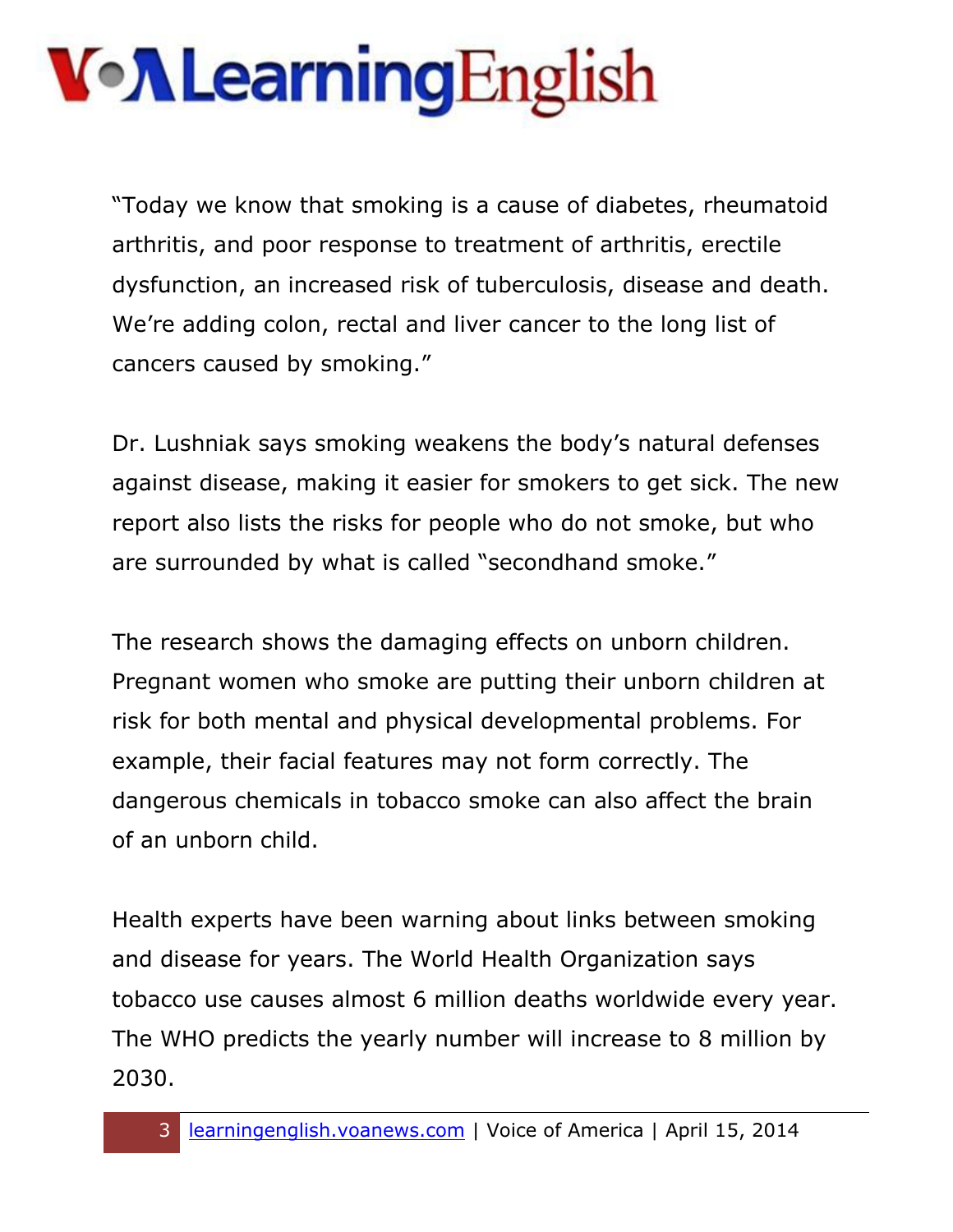Tobacco use is the leading risk factor for causing cancer. The WHO says that tobacco is responsible for over 20 percent of all cancer deaths and 70 percent of all lung cancer deaths. Smoking also causes respiratory diseases, which affect the nose and breathing passages to the surface of the lungs. Respiratory diseases include asthma, bronchitis and emphysema. Smoking can also cause cardiovascular diseases, like heart disease and stroke.

People who smoke are not only hurting themselves. They also can harm non-smokers. The WHO officials estimate that secondhand smoke kills 600,000 people each year. It says more than half of the world's children regularly breathe secondhand smoke.

Even after all the warnings, the WHO says over 1 billion people still smoke. The number of smokers is expected to grow, although rates have decreased in the higher income nations.

WHO officials say almost 80 percent of all smokers live in lowand middle-income countries. In 2010, the organization said nations in the Western Pacific Ocean have the highest smoking rates. One-third of all smokers live in East Asia and the Pacific. The area has the largest number of male smokers. It also has the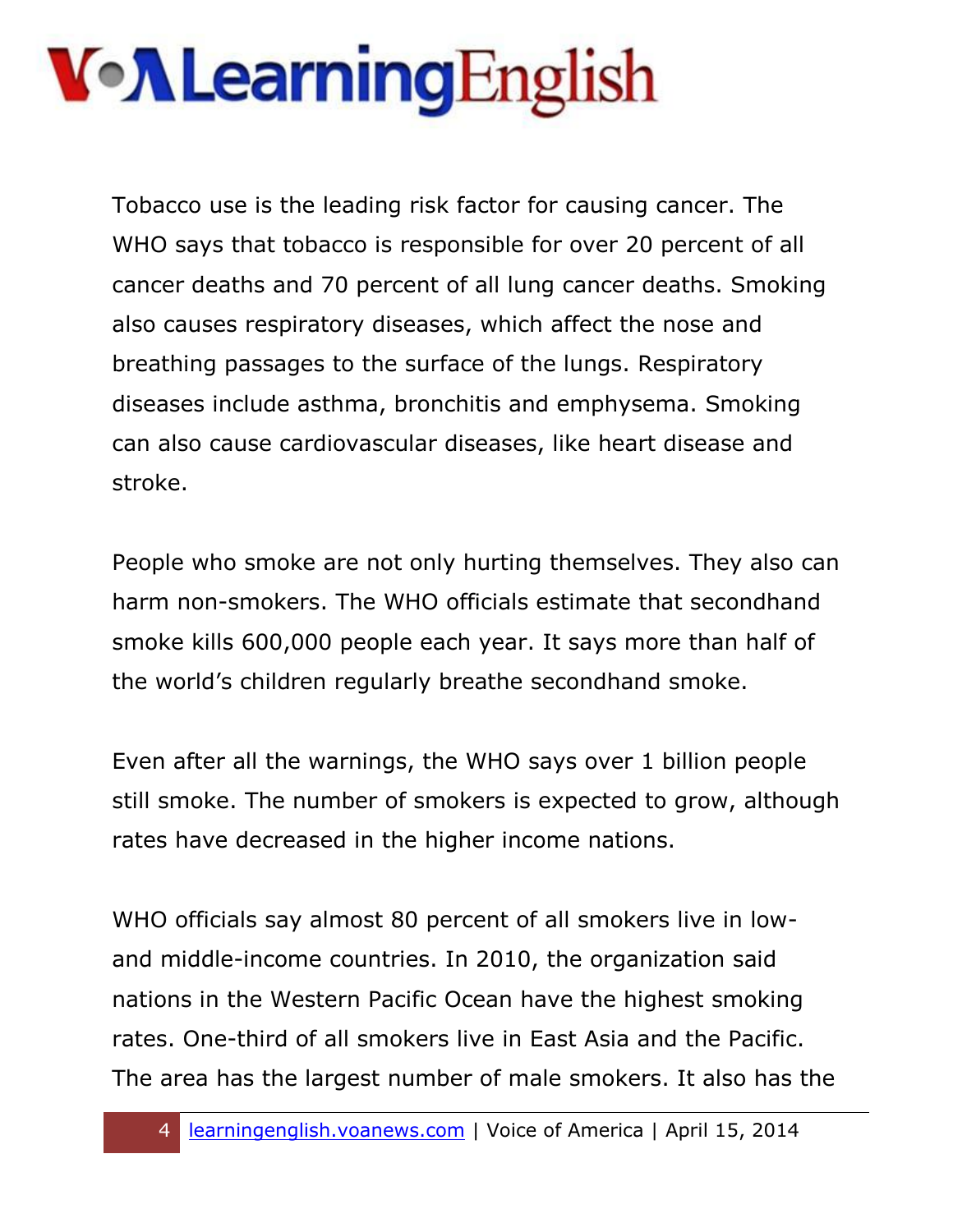fastest-growing number of female and child smokers. Every day, diseases linked to tobacco use kill more than 3,000 people in the area.

Scientists have found more than 4,000 chemicals in cigarette smoke. At least 250 of them are known to be harmful. And more than 50 are suspected to cause cancer. They include arsenic, which can be used to kill plants and small animals. Cigarette smoke also contains formaldehyde -- a liquid used to protect the look of dead bodies.

As bad as those chemicals are, nicotine may be the most threatening of them all. Nicotine is a poison found in tobacco. It gives smokers pleasure and keeps them coming back for more.

The body grows to depend on nicotine. Studies have found that nicotine can be as difficult to resist as alcohol or the drug cocaine. Experts say nicotine can kill a person when taken in large amounts. It does this by stopping the muscles used for breathing.

So is there any way to smoke without harming your health? The majority of available research suggests not. Smoking even a few cigarettes can be dangerous. But many of the harmful effects of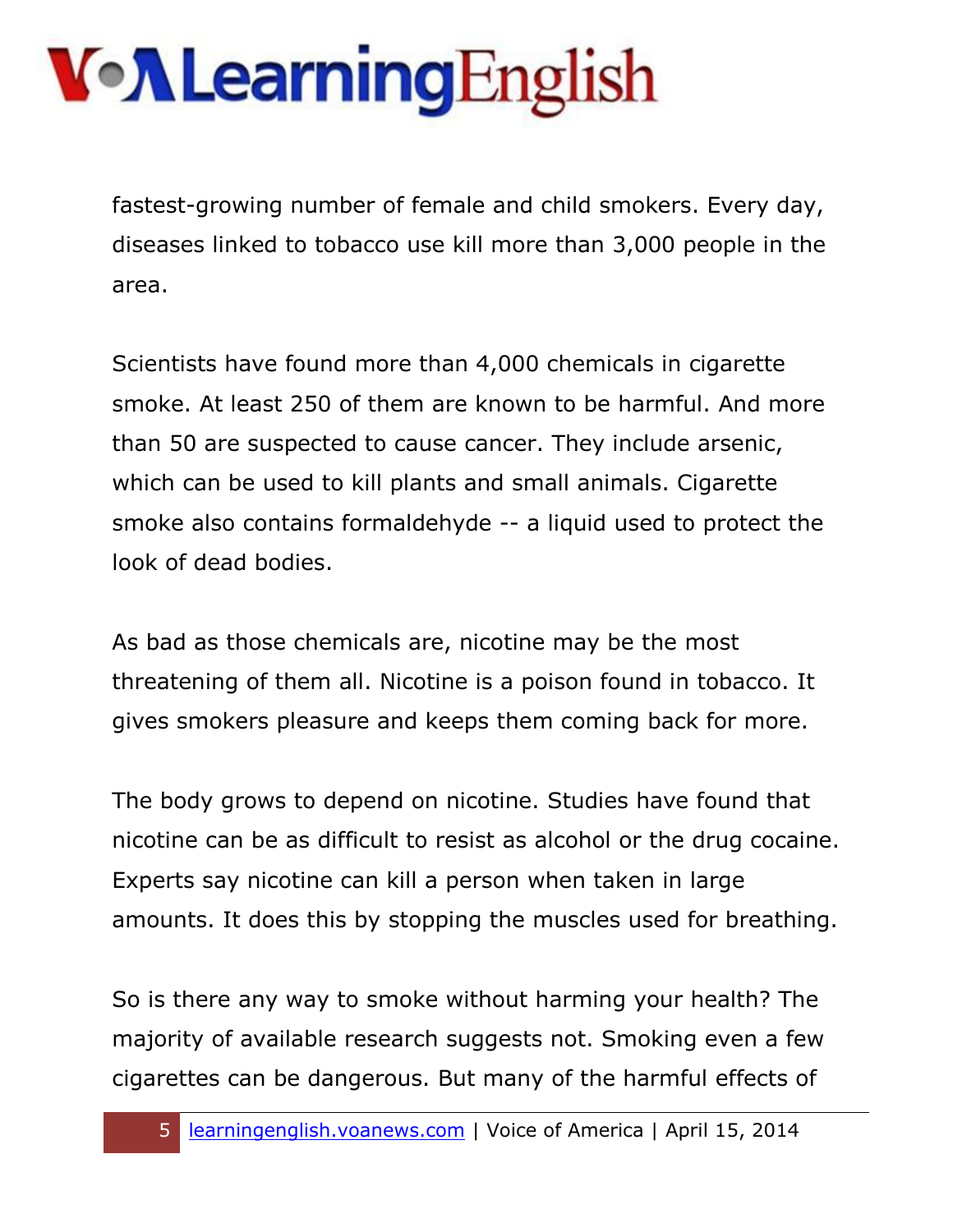smoking are reversible -- they can be undone. That is why most medical experts advise people to stop smoking forever.

The American Cancer Society says blood pressure returns to normal 20 minutes after the last cigarette. Carbon monoxide levels in the blood return to normal after eight hours. The chance of heart attack decreases after one day. After one year, the risk of heart disease for a non-smoker is half that of a smoker.

There are many products available to help people reduce their dependence on cigarettes. Nicotine replacement products provide the body with small amounts of the chemical through forms other than cigarettes. The amounts of nicotine are slowly reduced over time.

One device that has become popular among people trying to quit smoking is the electronic cigarette, known as an e-cigarette. Ecigarettes are battery-operated devices that look like a real cigarette. The smoker places a regulated amount of nicotine into the device. As they "smoke," a watery substance called "vapor" releases from the device. Because the vapor does not release the same harmful chemicals as cigarette smoke, the device is permitted in places that normally ban smoking.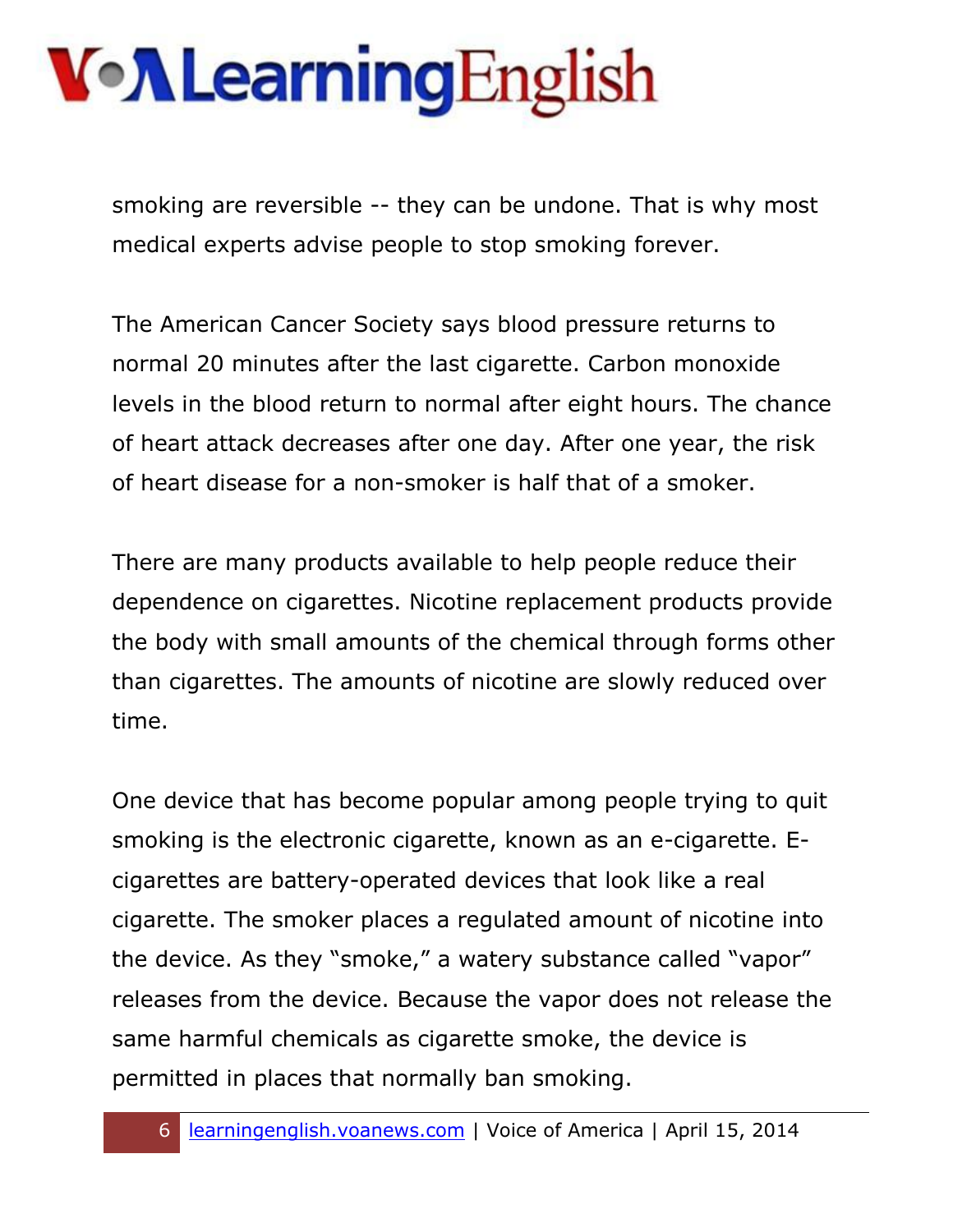However, there are campaigns to ban e-cigarettes and change legislation linked to the device. In February, the European Parliament approved new rules on e-cigarettes that member nations must approve. The European Commission says the rules will go into effect in May of 2014. They include banning advertisements for e-cigarettes, placing health warnings similar to those on cigarettes on the packages, and limiting the amount of nicotine that could be placed in the devices.

The New York Times newspaper reports that the U.S. Food and Drug Administration is also looking into new rules and regulations on the devices. However, the agency says there is not enough evidence or research to say e-cigarettes are good or bad for your health. Nor will the agency agree with the debate that ecigarettes increase young people's desire to try other tobacco related products.

Researchers at the Center for Tobacco Control Research and Education at the University of California studied the link between the e-cigarette and real tobacco use. Stan Glantz is the director of the center. He says there is evidence the device helps a small number of adults stop smoking. But, he says, it is not the same with younger people. Mr. Glantz and other researchers completed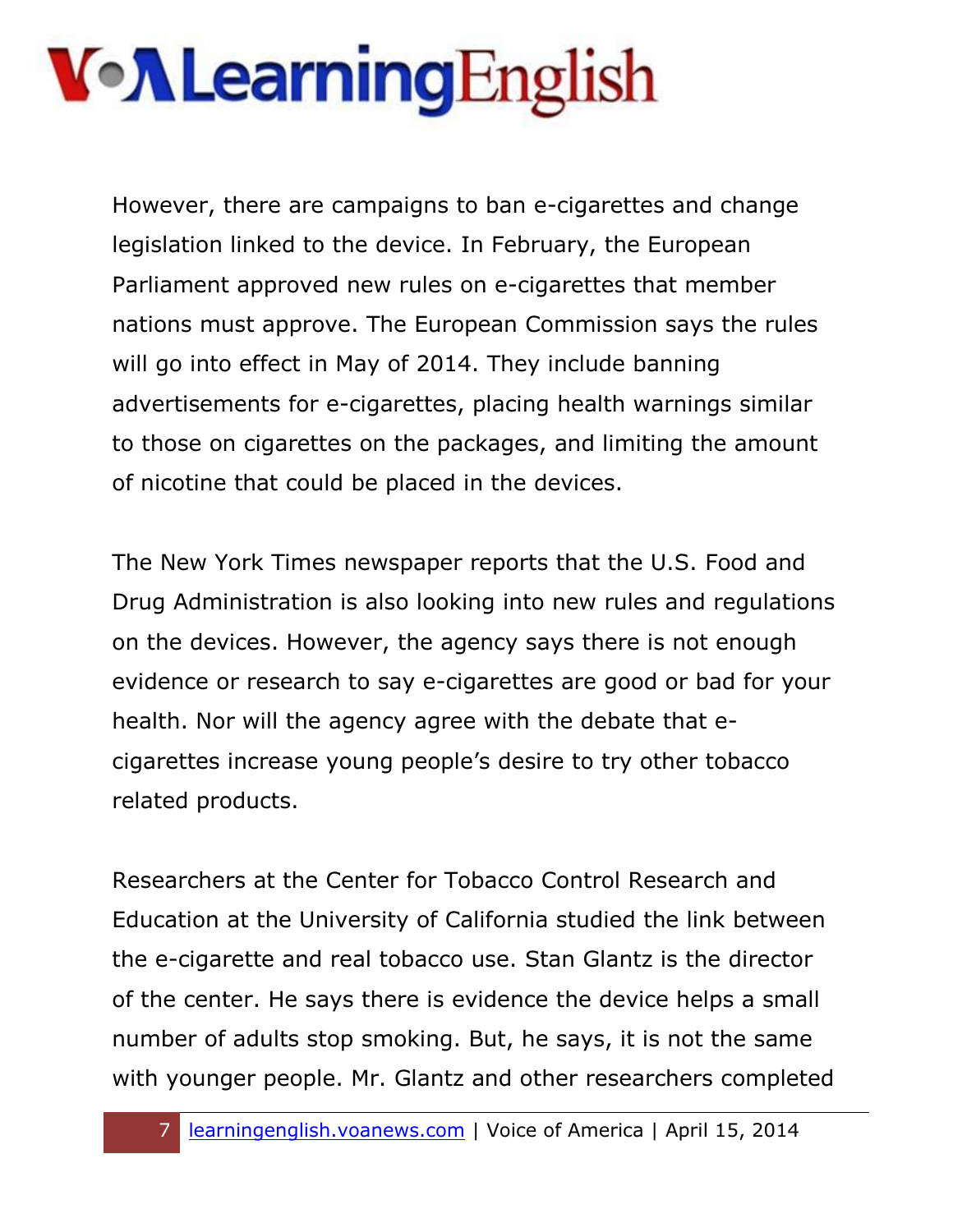a study with nearly 76,000 Korean teenagers. They found that the e-cigarette did not help the young Koreans quit smoking, but instead made them heavier smokers.

The study that was published in the Journal of Adolescent Health says the young teenagers are being targeted in advertisements. Many of the ads are linked to sex and independence. They also claim the device will help you quit smoking. But Mr. Glantz says it is not likely they will quit smoking.

"We have the kind of Wild West marketing that we did in the bad old days for cigarettes. And the kids are clearly responding to that. And youth use of e-cigarettes in Korea is going up very rapidly just as it did here in the United States."

American regulators report the number of young students using e-cigarettes increased two times from 2011 to 2012. Now 1.7 million students use the devices.

Cigarette companies manufacture e-cigarettes. There are efforts in some U.S. cities to ban the devices. Many people believe that, until there are new rules, use of e-cigarettes will lead many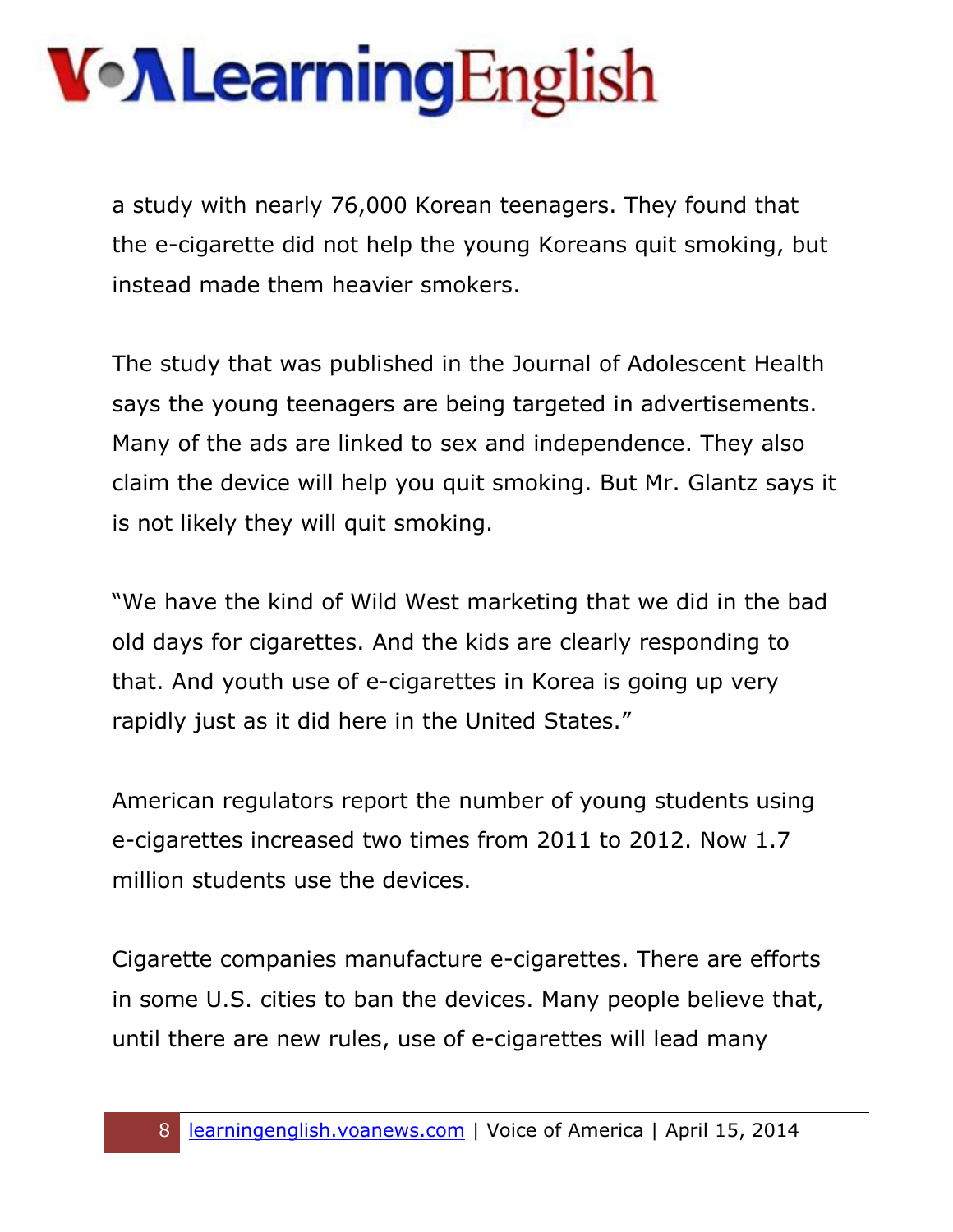people to become long-term smokers. Health experts say the best way to quit smoking is never to start.

This Science in the News was written by June Simms and Kim Varzi.

I'm Anna Matteo.

And I'm Christopher Cruise.

Join us again next week for more news about science on the Voice of America.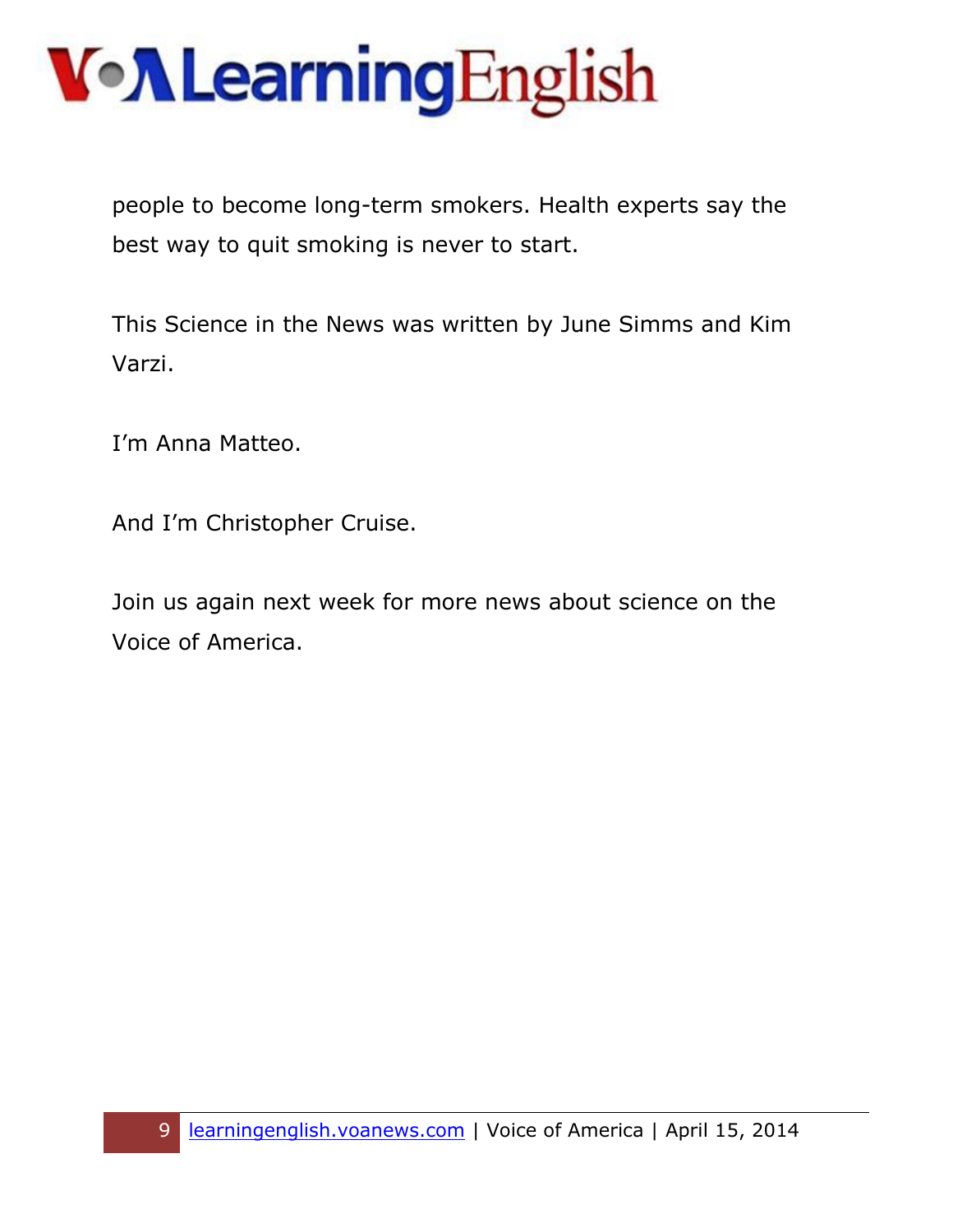

**Notes**